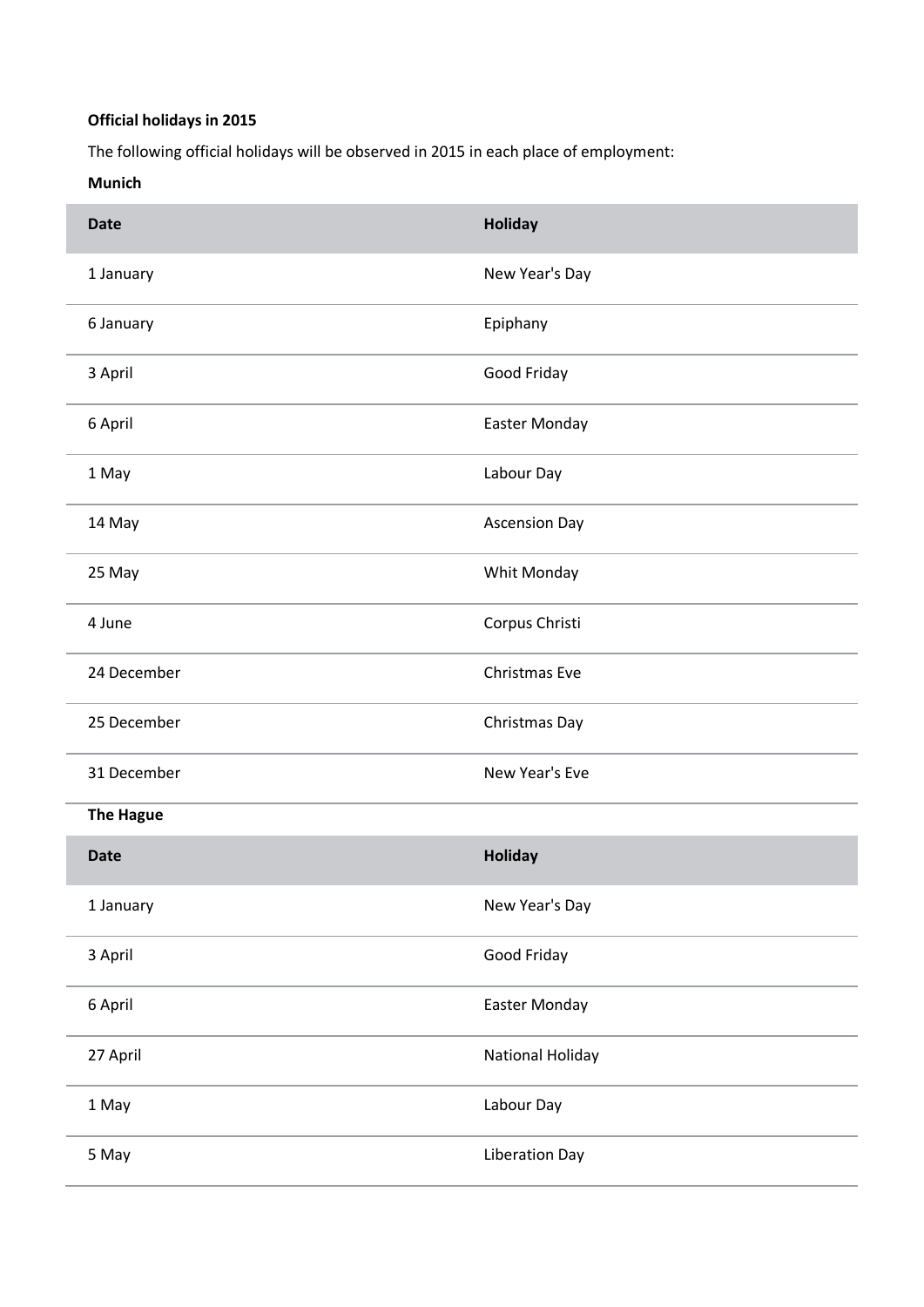| 14 May        | <b>Ascension Day</b> |
|---------------|----------------------|
| 25 May        | Whit Monday          |
| 24 December   | Christmas Eve        |
| 25 December   | Christmas Day        |
| 31 December   | New Year's Eve       |
| <b>Berlin</b> |                      |
| <b>Date</b>   | Holiday              |
| 1 January     | New Year's Day       |
| 3 April       | Good Friday          |
| 6 April       | Easter Monday        |
| 1 May         | Labour Day           |
| 14 May        | <b>Ascension Day</b> |
| 25 May        | Whit Monday          |
| 24 December   | Christmas Eve        |
| 25 December   | Christmas Day        |
| 31 December   | New Year's Eve       |
| Vienna        |                      |
| <b>Date</b>   | Holiday              |
| 1 January     | New Year's Day       |
| 6 January     | Epiphany             |
| 3 April       | Good Friday          |
| 6 April       | Easter Monday        |